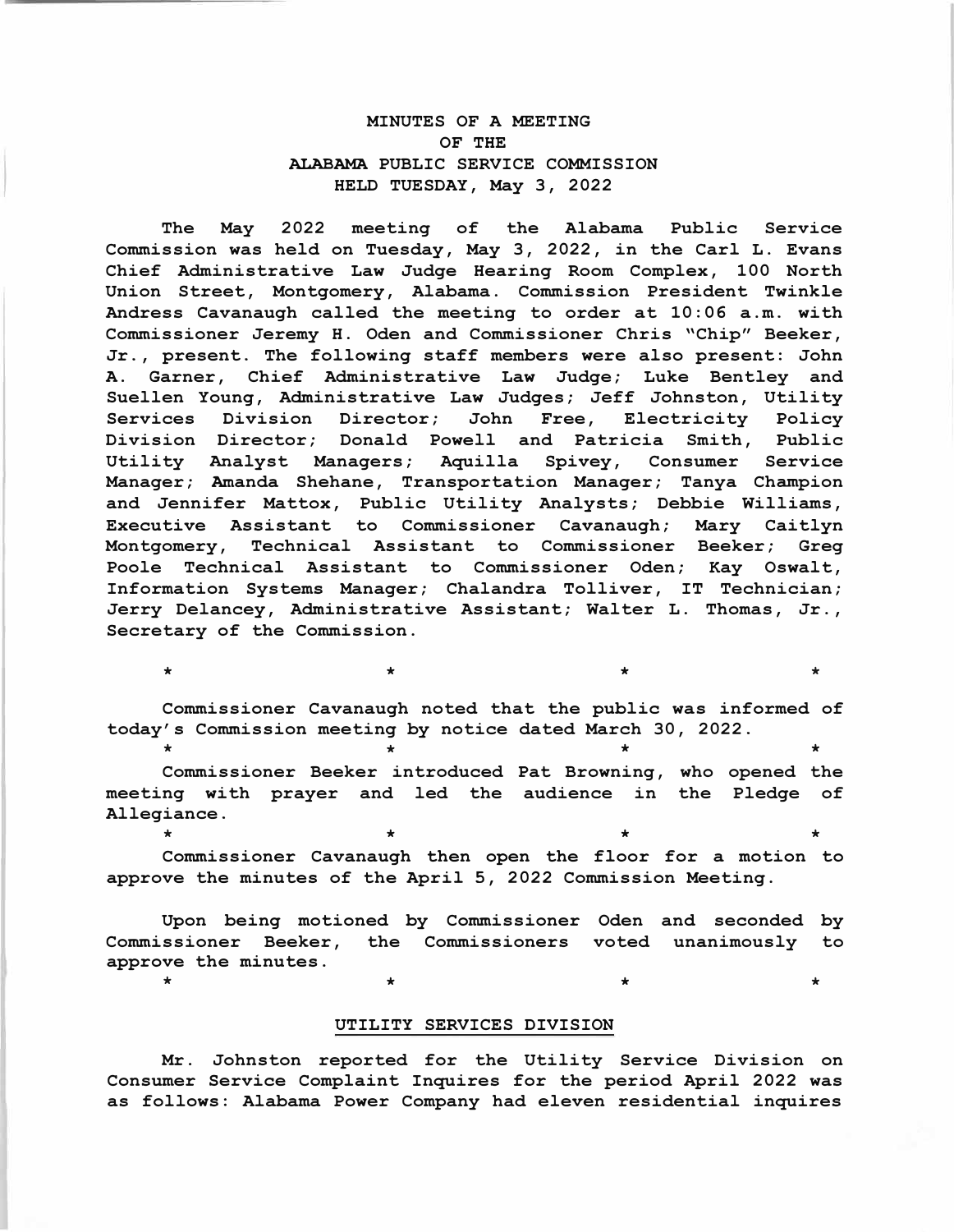**and one business inquire, Spire Alabama had three residential and Spire Gulf had none. There was a total of fifteen telecommunication inquires consisting of two under Public Service Commission jurisdiction, nine referred back to the companies since the companies waived jurisdiction and four which were not under PSC jurisdiction.** 

 $\star$   $\star$   $\star$   $\star$   $\star$   $\star$   $\star$ 

 $\star$   $\star$   $\star$   $\star$   $\star$   $\star$   $\star$ 

**Mr. Johnston reported on RSE for Spire Alabama Inc., stating that as of March 31, 2022, the projected RSE return on average common equity for the rate year ending September 30, 2022, was 9.65 percent. The authorized return on average common equity is 10.15 percent to 10.65 percent.** 

**Mr. Johnston reported on RSE for Spire Gulf Inc., stating that as of March 31, 2022, the projected RSE return on average common equity for the rate year ending September 30, 2022, was 7. 65 percent. The authorized return on average common equity is 9. 70 percent to 10.30 percent.** 

**Mr. Johnston then reported on the following dockets for approval of Interconnection Agreements pursuant to Sections 251 and 252 of the Telecommunications Act of 1996, and recommended approval of the Agreements as follows:** 

 $\star$   $\star$   $\star$   $\star$   $\star$ 

**Informal Docket U-4841, BellSouth Telecommunications, LLC d/b/a AT&T Alabama or AT&T Southeast and Bright House Networks Information Services (BHN);** 

**Informal Docket U-5419, Frontier Communications of the South, LLC and Windstream Communications, LLC;** 

**Informal Docket U-5420, Charter FiberLink-Alabama, LLC and National Telephone of Alabama, Inc.; and** 

**Informal Docket U-5421, Farmers Telecommunications Cooperative, Inc., and Onvoy, LLC.** 

**Upon motion by Commissioner Beeker and seconded by Commissioner Oden, the Commissioners voted unanimously to accept these recommendations.** 

 $\star$   $\star$   $\star$   $\star$   $\star$   $\star$   $\star$ 

**Mr. Johnston then reported from the Utility Service Division Off Agenda on Formal Dockets 31802 and 31803, Arbor Utility Management, LLC ("Arbor") Request to transfer the Cottages at**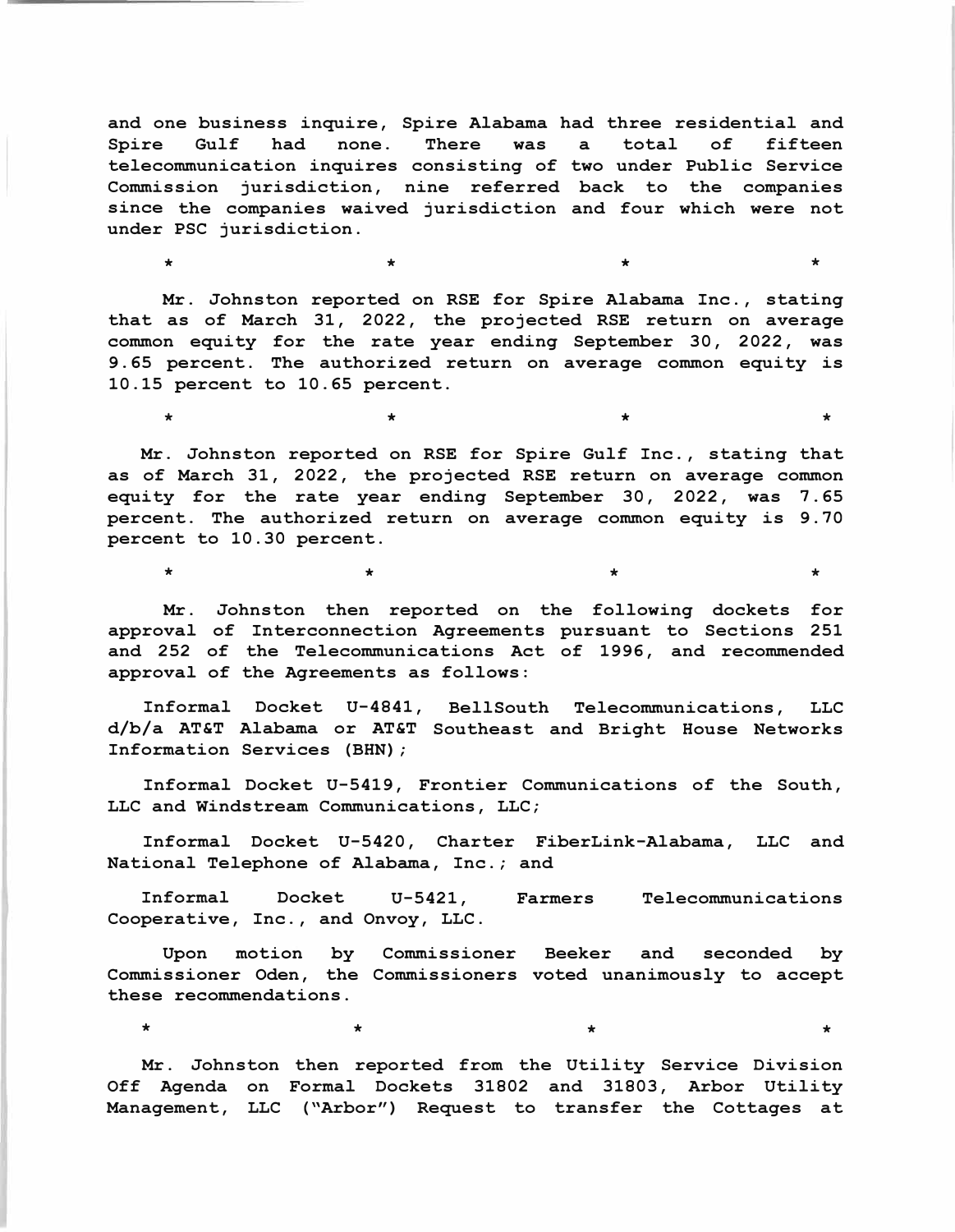Bethune Lake Subdivision WWTP and the Fieldstown Crossing On-Site System to Integrated Wastewater Management, Inc., **("IWMI")** and to terminate certificate of financial viability upon transfer, and recommended granting approval of the request.

Upon motion Commissioner Oden, the Commissioners voted unanimously to accept the recommendation. Commissioner Cavanaugh and seconded by

\*

 $\star$   $\star$   $\star$ 

# **GAS PIPELINE SAFETY DIVISION**

In the absence of Mr. Wallace Jones, Judge Garner reported for the Gas Pipeline Safety (GPS) Division on major activities during the month of March 2022.

| Standard<br>Inspection | Construction | IMP/DIMP | Operator<br>Oualification | Incident | Damage<br>Prevention | Section<br>114 | Control<br>Room | Follow-<br>Up | Total<br>Inspections |
|------------------------|--------------|----------|---------------------------|----------|----------------------|----------------|-----------------|---------------|----------------------|
| 15                     |              |          |                           |          |                      |                |                 | 10            |                      |

From the forty-six **(46)** inspections shown above, seven (7) enforcement letters of notification were issued, noting nineteen (19) non-compliance issues. Eleven (11) non-compliance items were corrected during the month of March.

## Incidents/Accidents

One (1) state-reportable incident was reported during the month of March:

• 3/19/2022 - Southeast Gas (Central Division) - Vehicle ran off road and damaged a regulator station; no leaks, fire, or explosion

## Training

One (1) operator/contractor training session on Polyethylene (PE) plastic fusion was conducted during the month of March:

• 3/15/2022 - Leak City (Athens) 23 Personnel Qualified

# Miscellaneous

The Gas Pipeline Safety (GPS) staff participated in the Alabama Natural Gas Association's **(ANGA)** Spring Seminar held on March 8<sup>th</sup> -  $11^{\text{th}}$  at the Embassy Suites in Hoover, Alabama. Staff attended sessions for the Engineering Roundtable, Operations Roundtable and Safety Roundtables. The keynote speaker on Friday was Patrick **Nix,** former Auburn University quarterback and current football coach at Central of Phenix City High School.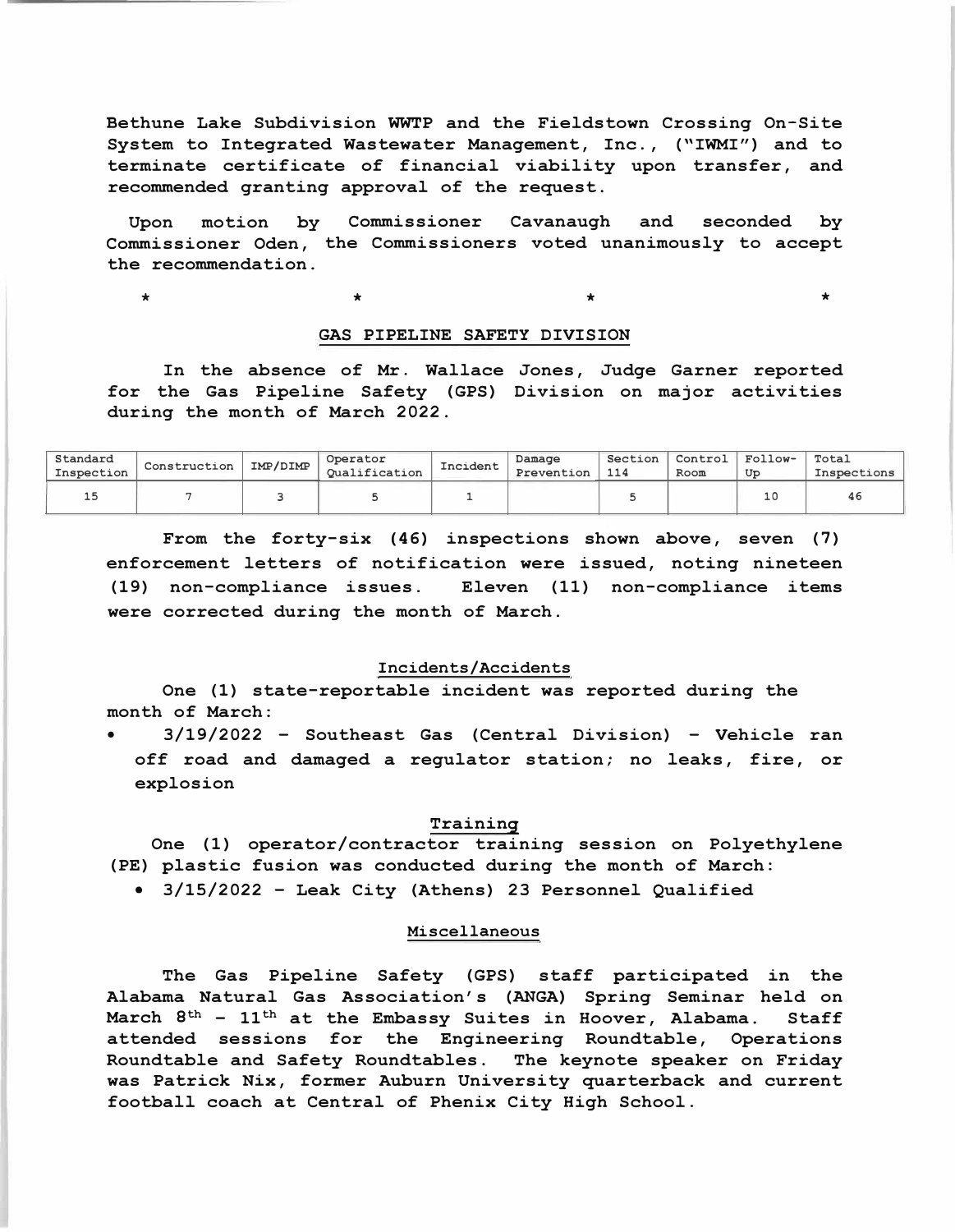**The annual Pipeline and Hazardous Materials Safety Administration (PHMSA) audit of the Alabama Pipeline Safety**  Program began on the week of March 14<sup>th</sup> - 17<sup>th</sup>. Mr. David **Appelbaum of PHMSA observed natural gas inspection activities at the Athens Utilities Department and the Huntsville Utilities Department. He will return in April to conduct a hazardous liquid inspection in south Alabama and the financial audit and records review at the Montgomery offices of GPS.** 

**Mr. Wallace Jones , GPS Director and Mr. Randall Hand, Gas Pipeline Safety Investigator, Senior met with the staff at the Embassy Suites in Montgomery on March 22nd to discuss plans for the 35� Annual Pipeline Safety Seminar which is set for December 6� - 9� this year.** 

**Mr. Hand conducted training for the Alcohol, Tobacco and**  Firearms (ATF) Agency on pipeline safety on March 30<sup>th</sup> and 31<sup>st</sup> at **Leak City in Athens. Based on the response from this federal agency, Mr. Hand should be called upon to conduct additional training in the future.** 

\* \* **\*** 

### **UTILITY ENFORCEMENT DIVISION**

\*

**In the absence of Scott Morris, Amanda Shehane reported for the Utility Enforcement Division on major activities during the month of March 2022.** 

# *RAILWAY SAFETY*

**The track inspection results below reflect activity by our Railway Safety (RWS) Staff in the field.** 

| Rail<br>Carriers<br>Visited | Regular Track<br>Inspections | Track<br>Defects<br>Identified | Violations<br>Recommended | Track Miles<br>Inspected | Track<br>Turnouts<br>Inspected |
|-----------------------------|------------------------------|--------------------------------|---------------------------|--------------------------|--------------------------------|
|                             | 28                           | 98                             |                           | 269                      | 119                            |

**The table below reflects track safety observations made in which no non-compliant conditions were identified. Seventeen roadway workers, bridge workers, and practices were observed.** 

| Railroad<br>Bridge<br>Observations | Roadway Worker<br>Protection | Roadway<br>Maintenance<br>Machines | Bridge Worker<br>Safety |
|------------------------------------|------------------------------|------------------------------------|-------------------------|
|                                    | 20                           |                                    |                         |

**The data in the table shown below was collected from Motive Power & Equipment (MP&E) inspections that were performed on locomotives, freight cars, tank cars and other railroad**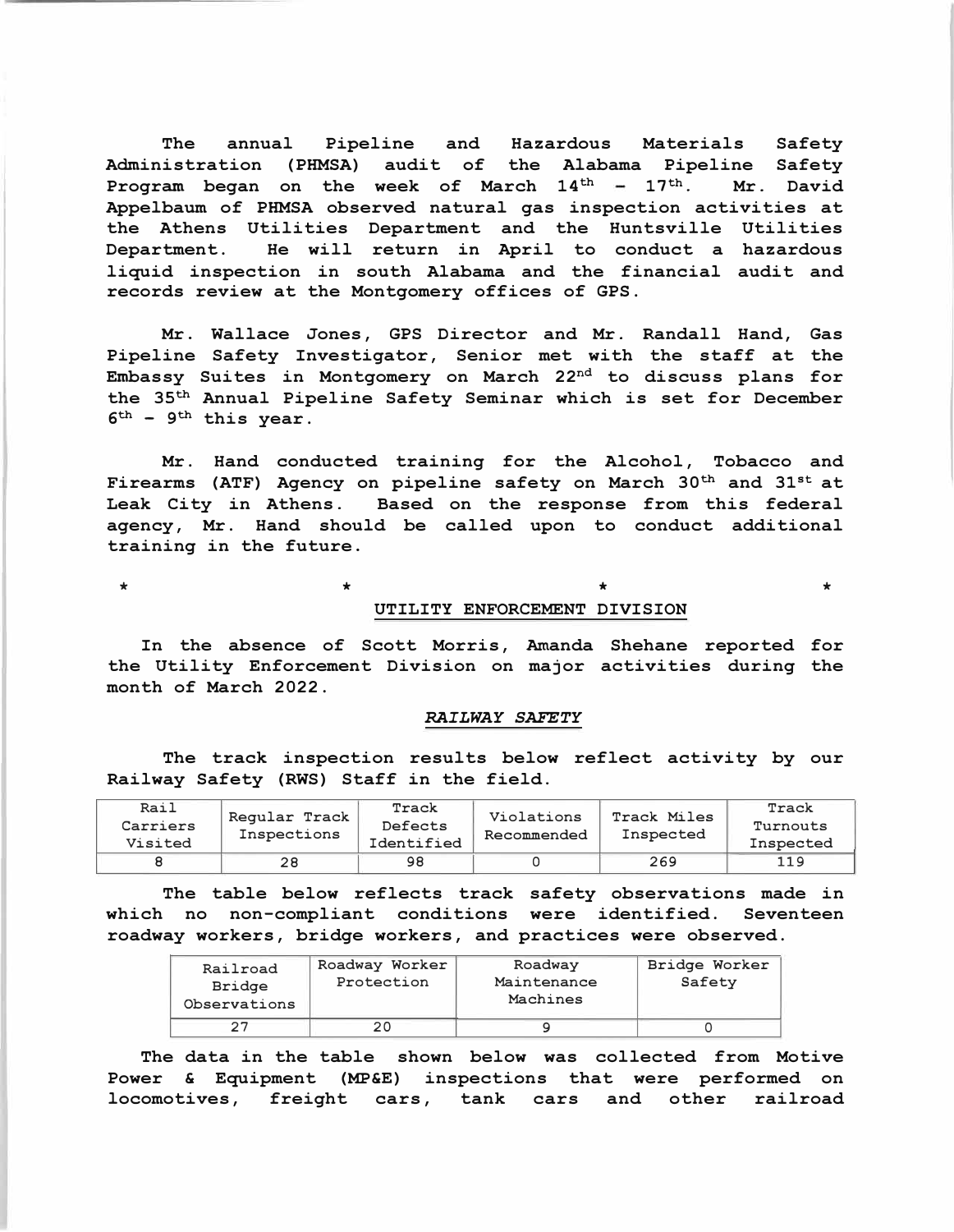equipment.

| Rail<br>Carriers<br>Visited | Regular<br>Eapt.<br>Inspections | Defects<br>Identified | Violations<br>Recommended | Number of<br>Units<br>Inspected |
|-----------------------------|---------------------------------|-----------------------|---------------------------|---------------------------------|
|                             |                                 | 108                   |                           | 619                             |

The table below shows observations completed by the MP&E Inspector in which no non-compliant condition was identified.

| Air Brake<br>Tests | Blue Flag<br>Protection | End of<br>Train<br>Devices |
|--------------------|-------------------------|----------------------------|
|                    |                         |                            |

There were five incidents reported by the National Response Center in March:

- 1. A vehicle fell from an overpass and was struck causing two fatalities in Athens on CSX
- 2. A small sodium hydroxide release in Birmingham on NS
- 3. A 100-gallon transformer oil release in Birmingham on NS
- 4. A two-car derailment with unknown cause in Birmingham on NS
- 5. A tractor-trailer was struck by Amtrak with no injuries reported in York on NS

RWS Staff received and responded to one rail safety complaint in March. The complaint concerned a drainage issue at a grade crossing in Eutaw. Upon investigation, a blocked culvert was discovered that was causing water to back up against the ballast line and flood an adjacent property. The railroad was notified and the culvert was cleared which corrected the issue.

The RWS MP&E inspector completed the required annual FRA recurrent training during March.

#### *MOTOR CARRIER SERVICES*

The Motor Carrier Services (MCS) Staff accomplished the following matters regarding state authority to operate as a motor carrier in Alabama with proof of insurance coverage:

| Vehicle<br>Registration<br>Numbers | Intrastate<br>Applications |          | <b>NOL</b><br>Processed/<br>Closed Intra | Under<br>Legal<br>Division | <b>New</b><br>Authority<br>Approved | Motor Carrier<br>Authority Inquiries |                      |    |
|------------------------------------|----------------------------|----------|------------------------------------------|----------------------------|-------------------------------------|--------------------------------------|----------------------|----|
|                                    | Processed                  | Returned | Applications                             | Review                     |                                     |                                      | Phone E-mails Others |    |
| 27                                 | 15                         | 3        |                                          | 12                         | 14                                  | 73                                   | 82                   | 39 |

MCS staff members handled the tasks shown below regarding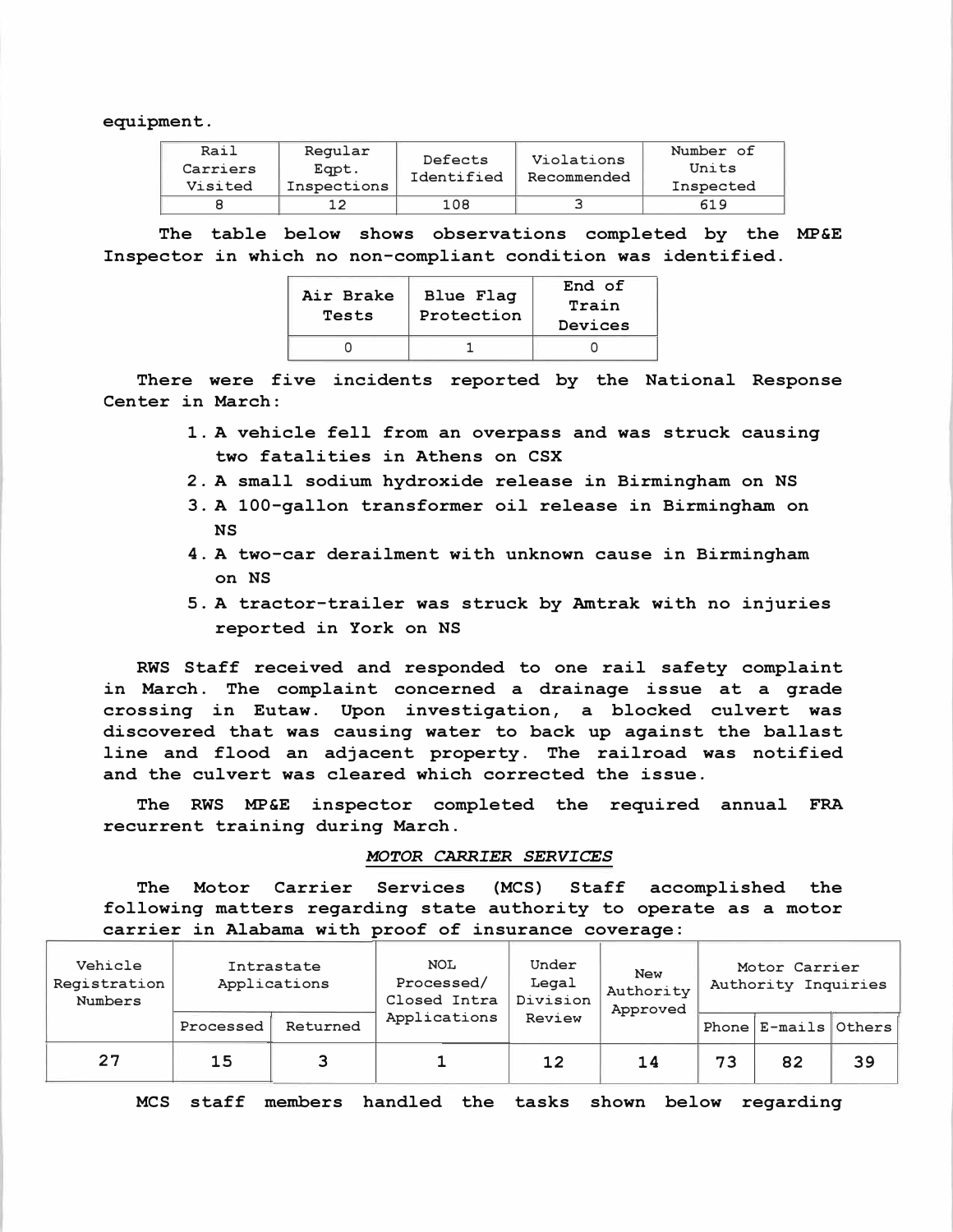**insurance coverage, prepared correspondence that challenged incorrect filings and addressed related inquiries:** 

| Insurance |        |        |                                          |         |       | Insurance Inquiries |
|-----------|--------|--------|------------------------------------------|---------|-------|---------------------|
| Filings   |        |        | Revocation Reinstatement   Miscellaneous | Letters |       |                     |
| Received  | Orders | Orders | Actions                                  | Sent    | Phone | E-mails             |
|           |        |        |                                          |         |       |                     |
| 397       | 26     |        |                                          | 32      | 30    | 314                 |

The Section addressed the **Registration (UCR) responsibilities: Unified Carrier** 

| UCR Applications |          | UCR Mail         | UCR Audit      | UCR Inquiries |               |  |
|------------------|----------|------------------|----------------|---------------|---------------|--|
| Received         | Returned | outs for<br>2022 | Correspondence | Phone         | $E - m a i 1$ |  |
|                  |          | 216              |                | 115           |               |  |

**As of March 31, there were 9,194 Alabama carriers (76%) registered for 2022 UCR with 2,907 that remain unregistered. Our office received funds from the UCR Depository for February online payments processed through the National Registration System (NRS) that came from 999 carriers that were domiciled in Alabama and some that were in non-participating states.** 

**During March, the staff mailed two pending payment letters to carriers that created a voucher several weeks prior where payment had not been received for the 2022 UCR registration year.** 

**In March, \$2,097 was collected for Focused Anomaly Reviews (FARs) audits for the 2022 UCR registration year.** 

**The staff also assisted motor carriers in making necessary changes to their operating status with the Federal Motor Carrier Safety Administration (FMCSA). There were 14 MCS-150 forms processed indicating that seven motor carriers' USDOT numbers were deactivated and seven forms contained updates to carriers' USDOT number data.** 

**MCS staff attended the UCR Board call, the UCR Board Education & Training Subcommittee call and the UCR Subcommittee call that were held in March. Board Finance** 

**There was a show cause hearing for Energy Systems Southeast LLC that staff participated in during the month.** 

**The staff received one For Non-Profit (FNP) quarterly report from an FNP carrier for the fourth quarter of 2021. Also, staff sent out 72 FNP quarterly reports for the first quarter of 2022 by mail and e-mail.** 

**There were 12 annual reports for 2021 received in March.** 

**In March, there was one passenger tariff for July Enterprises, Inc d/b/a Coastal Express Shuttle (C4130) and three passenger supplement tariffs for Crown Limousine & Sedan Service, L.L.C.**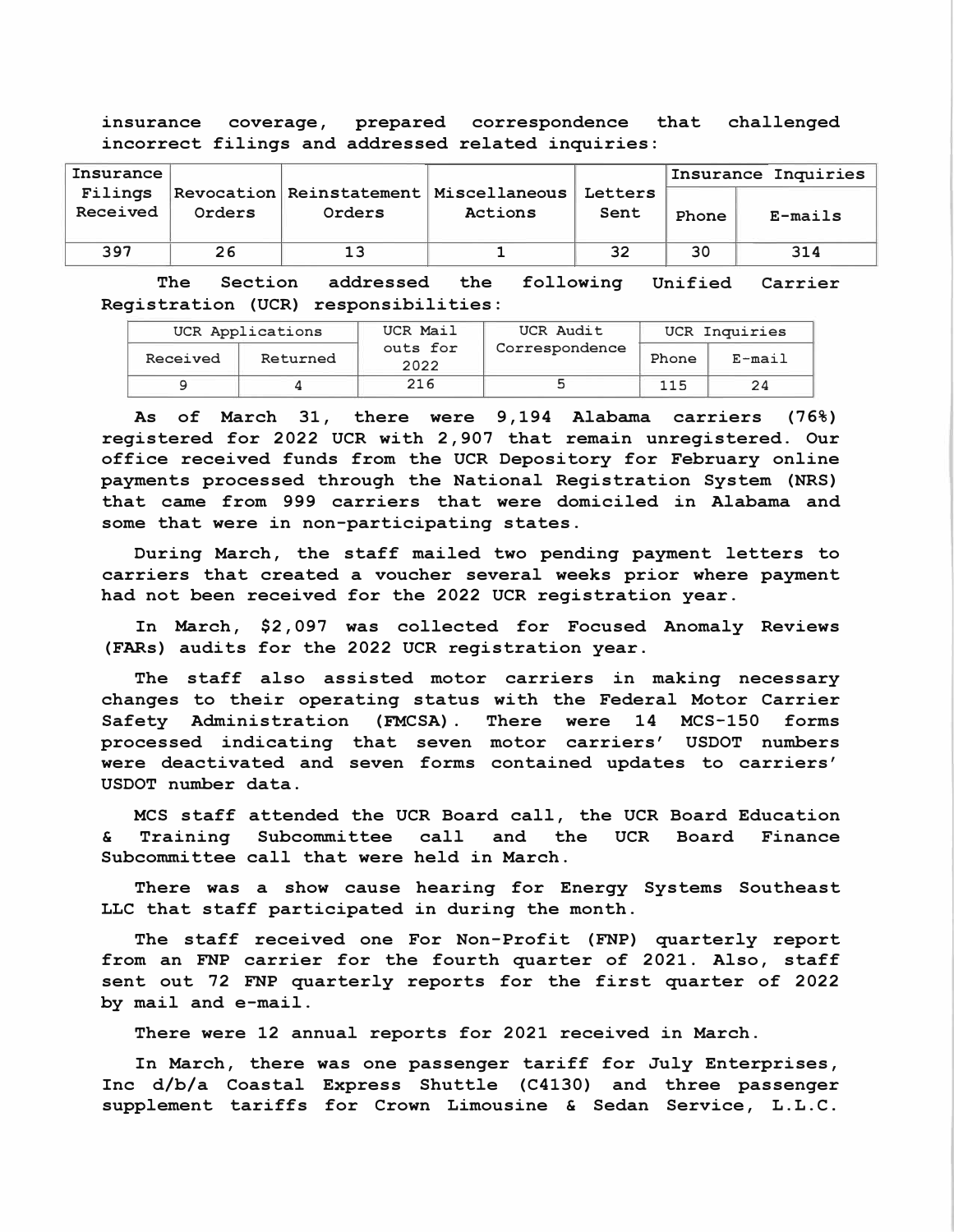d/b/a Crown Limousine Service (C3652), WHC AL, LLC d/b/a Ztrip (C3104) and Rush Hour Transit, Inc. (C4095) that were accepted. Also, two taxi tariffs for WHC AL, LLC d/b/a Ztrip (C726) and S & M, L. L. C. d/b/a Huntsville Cab Company (C3871) and one contract with rates for July Enterprises, Inc d/b/a Coastal Express Shuttle (P652) (P651) that were also accepted.

The staff completed an on-site compliance audit for the following company:

• Elderride, Inc. (C4007) - Carrier must submit a new tariff and abide by the rates of its current tariff until the new one becomes effective.

The MCS staff conducted the annual records inspection review with Lyft, Inc. on March 15. The staff did not find any major issues.

There was a complaint received from a Birmingham police officer related to a TNC driver at the Birmingham-Shuttlesworth airport. The complaint was immediately reported to the regulated TNCs and one of them confirmed that the driver was removed from their platform.

Staff responded to nine transportation network company (TNC) related e-mails.

#### FIELD SERVICES

The Field Services Section (FSS) staff met with personnel from<br>munity Utilities to inspect The Village, an 89-home Community Utilities to inspect The Village, an 89-home subdivision in Dadeville. No discrepancies were noted at the time of this inspection.

A re-inspection of Water Works Inc. was also performed to verify the completion of discrepancies listed in Docket 22682. All items identified were repaired or replaced with no other visible defects noted at the time of the inspection.

## ELECTRICITY POLICY DIVISION

 $\star$   $\star$   $\star$   $\star$   $\star$   $\star$   $\star$ 

Mrs. Smith reported for the Electricity Policy Division on RSE for Alabama Power Company stating that the Weighted Retail Return on Average Common Equity Forecast as of December 31, 2022, is 6.15 percent. The authorized Weighted Retail Return on Average Common Equity Range is 5.75-6.15 percent. Mrs. Smith also reported for the month of January 2022 energy cost applicable to Rate ECR was under-recovered by \$36,059,350.

 $\star$   $\star$   $\star$   $\star$   $\star$   $\star$   $\star$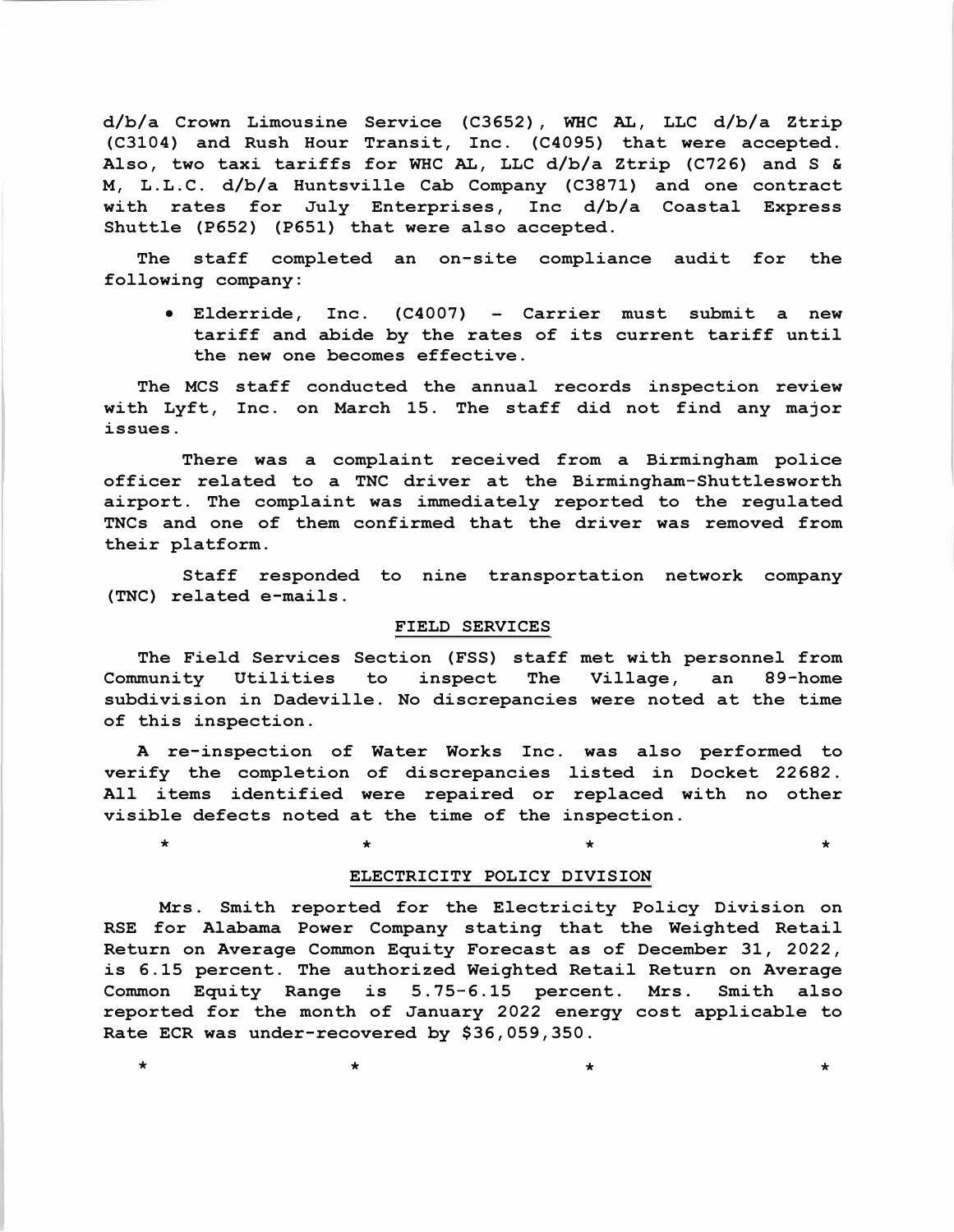#### **LEGAL DIVISION**

**Judge Young reported from the Legal Division Agenda on the following dockets:** 

**Formal Docket 26928, Petition of Executive Connection, Inc., of Huntsville, Alabama, for cancellation of motor carrier certificate 3387, and recommended granting cancellation as requested; and** 

**Formal Docket 30834, Petition of Dirk Mims Trucking Company, Inc., of Clanton, Alabama, for cancellation of motor carrier certificate F4035, and recommended granting cancellation as requested.** 

**Upon motion by Commissioner Beeker and seconded by Commissioner Oden, the Commissioners voted unanimously to accept these recommendations.** 

 $\star$   $\star$   $\star$   $\star$   $\star$   $\star$   $\star$ 

**Judge Bentley reported from the Legal Division Agenda on the following Dockets:** 

**Informal Docket C-20289, Petition of KPJones Group LLC K&M Hauling, of Hazel Green, Alabama for approval of cargo selfinsurance, and recommended granting approval of petition;** 

**Formal Docket 33072, Petition of Leslie M. Stone d/b/a K3C Transportation (Provisional Permit 650) for approval of permanent operating authority, and recommended granting approval of petition;** 

**Informal Docket C-20261, Petition of Hampton Trucking, L.L.C. of Jasper, Tennessee, for reinstatement of motor carrier certificate Fl463 which was revoked due to Petitioner's failure to maintain proper proof of liability insurance coverage, and recommended granting reinstatement of petition; and** 

**Informal Docket C-20271 and Formal Docket 30786, Petition of S & D Trucking, LLC of Vernon, Alabama for cancellation of motor**  carrier certificate **certificate F4002 was revoked by Commission order dated April 5, 2022, due to Petitioner's failure to maintain proper proof of liability and cargo insurance coverage (Informal Docket C-20271), and granting reinstatement of motor carrier certificate F4002 (Informal Docket C-20271) for the sole purpose of cancelling. Motor carrier certificate F4002 in good standing. Grant cancellation as requested (Docket 30786).** 

**Upon motion by Commissioner Cavanaugh and seconded by**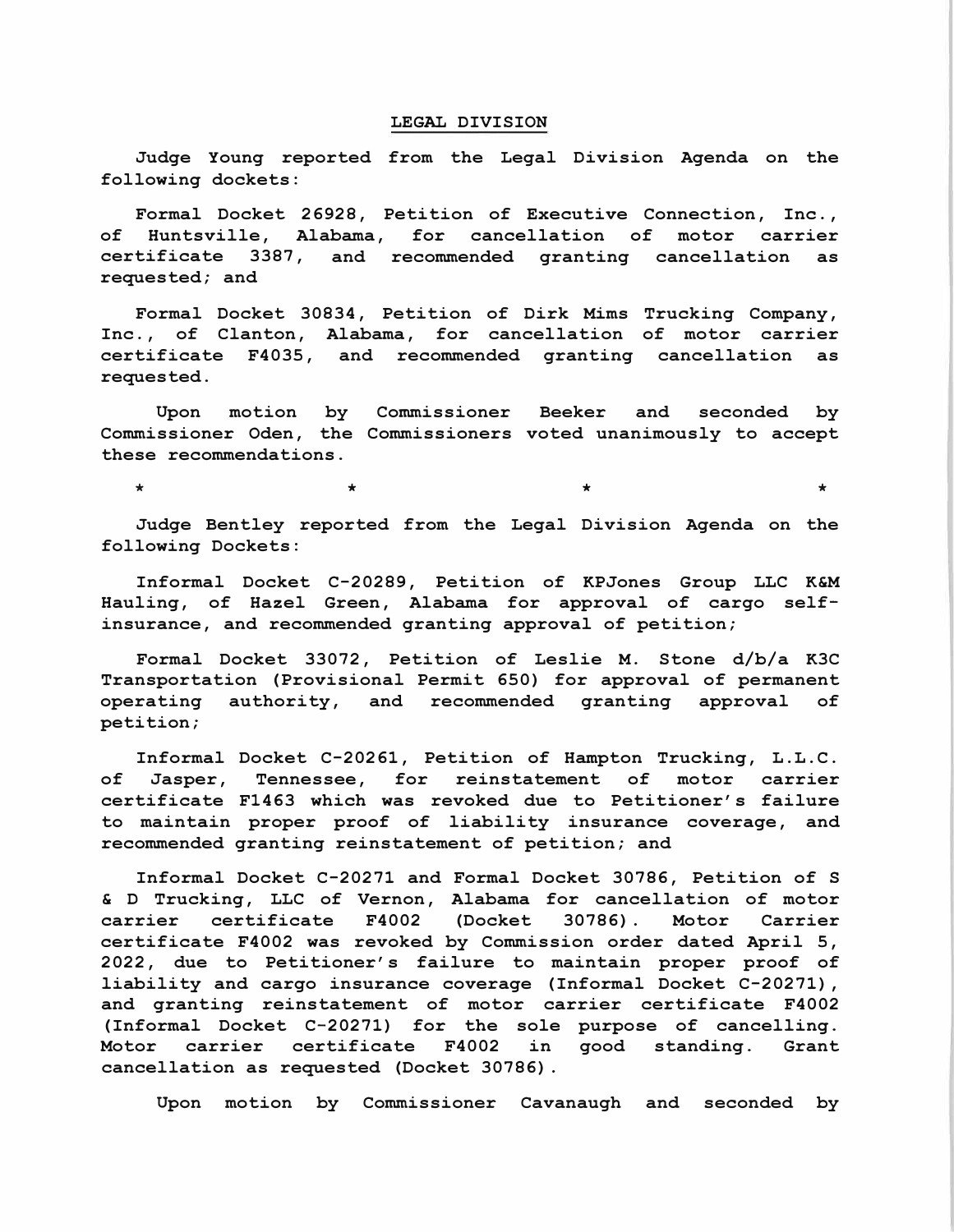**Commissioner Oden, the Commissioners voted unanimously to accept these recommendations.** 

 $\star$   $\star$   $\star$   $\star$   $\star$   $\star$   $\star$   $\star$ 

\*

**Judge Bentley reported from the Legal Division Agenda on Formal Docket 30494, Application of Central Water Works, Inc., a Florida corporation for approval to increase water minimum rates and additional rates for each subsequent usage bracket per thousand gallons used. A hearing was held in this matter. The Attorney General of Alabama intervened and participated in the hearing. The Attorney General of Alabama intervened and participated in the hearing. Commission Staff also participated in the hearing, and recommended granting approval of application.** 

**Upon motion by Commissioner Beeker and seconded by Commissioner Oden, the Commissioners voted unanimously to accept the recommendation.** 

 $\star$   $\star$   $\star$ 

**Judge Bentley then reported from the Legal Division Agenda on Formal Docket 33192, Commission staff identified several unregulated water providers that potentially meet the statutory definition of "utility," subject them to Commission regulation. Some of the identified water providers were incorporated as nonprofit companies pursuant to Ala. Code § lOA-20-9.01. To determine whether these and other water service providers are subject to regulation, on December 14, 2021, the Commission initiated this generic proceeding. The Commission received comments from six water service providers and the Alabama Rural Water Association. The comments addressed several legal issues and the commenting water providers submitted corporate governance documents, and recommended issuing an order finding that:** 

- **1) A nonprofit water company that only serves its own members and has formal provisions for members to select leadership is presumed to not be a public utility;**
- **2) A water provider may be deemed to serve the general public even if it customers are limited to a single development or subdivision;**
- **3) A water providers may be deemed to serve the general public even if it chooses to charge its retail customers the same rates it pays wholesale water provider;**
- **4) Based on provided documents and comments, certain identified water providers are not public utilities; and**
- **5) Within 30 days from the effective date of the order, each**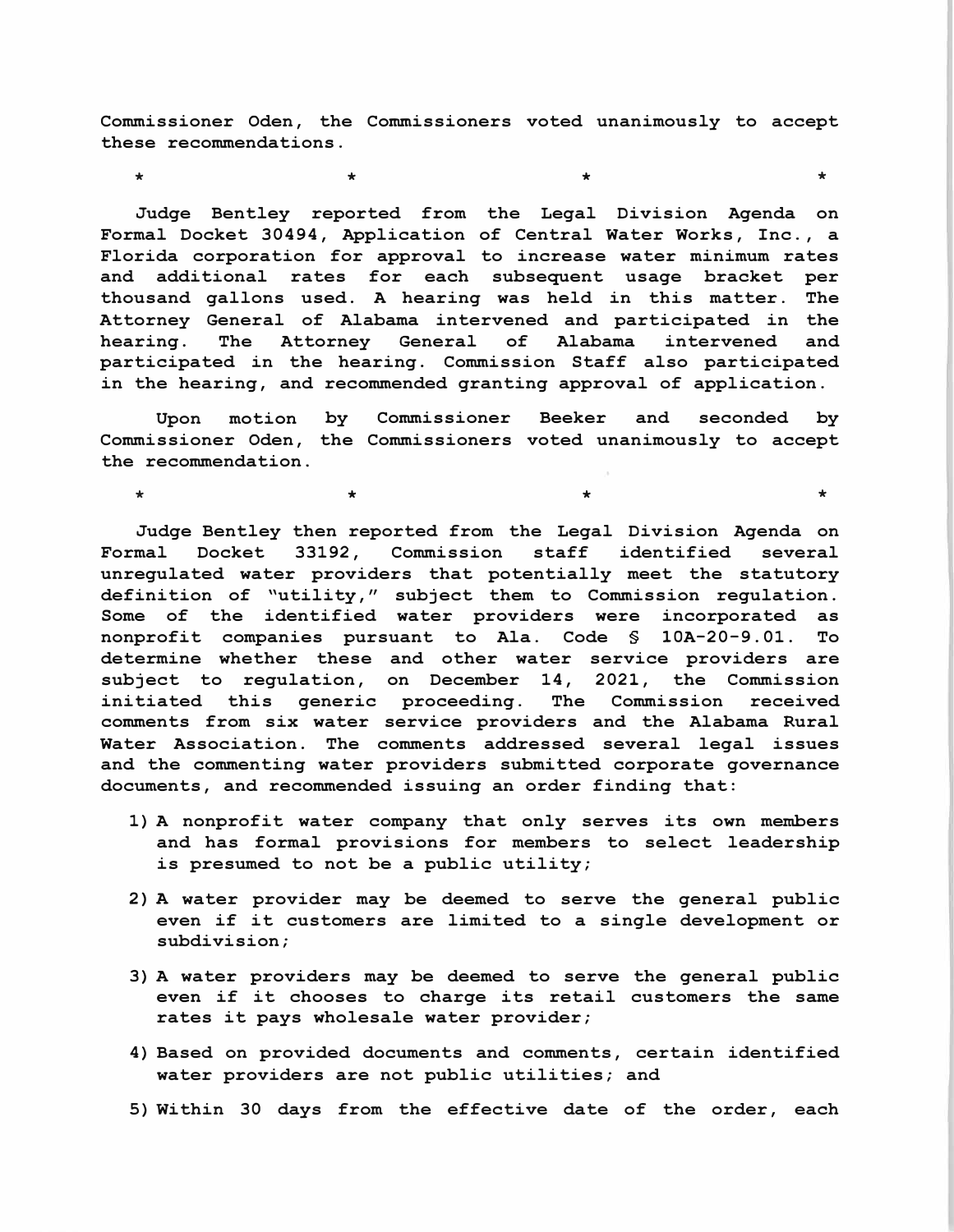identified water providers which failed to submit sufficient documentation during this proceeding shall either file for a certificate of convenience and necessity as a public utility or submit evidence that it is not a public utility.

Upon motion by Commissioner Cavanaugh and seconded by Commissioner Beeker, the Commissioners voted unanimously to accept the recommendation.

 $\star$   $\star$   $\star$   $\star$   $\star$   $\star$   $\star$   $\star$ 

Judge Garner reported from the Legal Division Off Agenda on Formal Docket 18046 & 18328, Spire Alabama, Inc. , (Spire) RSE renewal. The office of the Attorney General of Alabama (AG) filed correspondence of April 28, 2022 advising the Commission that the AG and Spire have reached an agreement regarding the terms and conditions for the extension of Spire RSE mechanism. The parties advised the Commission on May 2, 2022 that there had been a minor modification to the April 28<sup>th</sup> agreement. The terms of the proposed settlement as revised on May 2, 2022 are as follows:

- ROE Range: Adjusting point will be 9. 70% with a range of 9.50%-9.90%
- Capital Structure: 55.5% common equity cap
- Term: 3 years, and the order will specify a timeframe for the renewal in Spire Alabama that will be separate and distinct from the renewal in Spire Gulf, both to be held in the same year.
- Points-of-test: Three points-of-test completed annually in March, June, and September.
- 13 Month Average Common Equity Growth 13 Month Average Common Equity Growth shall be limited at 6% growth annually.
- Cost Control Measurement: The current CCM mechanism will be updated in the following ways:
	- The Base Year will be computed by averaging the actual O&M expenses for the previous three years. The Base CPI-U will be computed by averaging the August CPI-U for the previous three years.
	- The Base Year and Base CPI-U will remain constant for duration of the term unless a CCM benefit achieved. When a benefit is achieved, the Base Year and the Base CPI-U for the next year will each be reset to an average of the three most recent years.
	- Annually, the completed rate year's O&M shall be the Base Year adjusted for inflation by taking the difference between the current years August CPI-U and